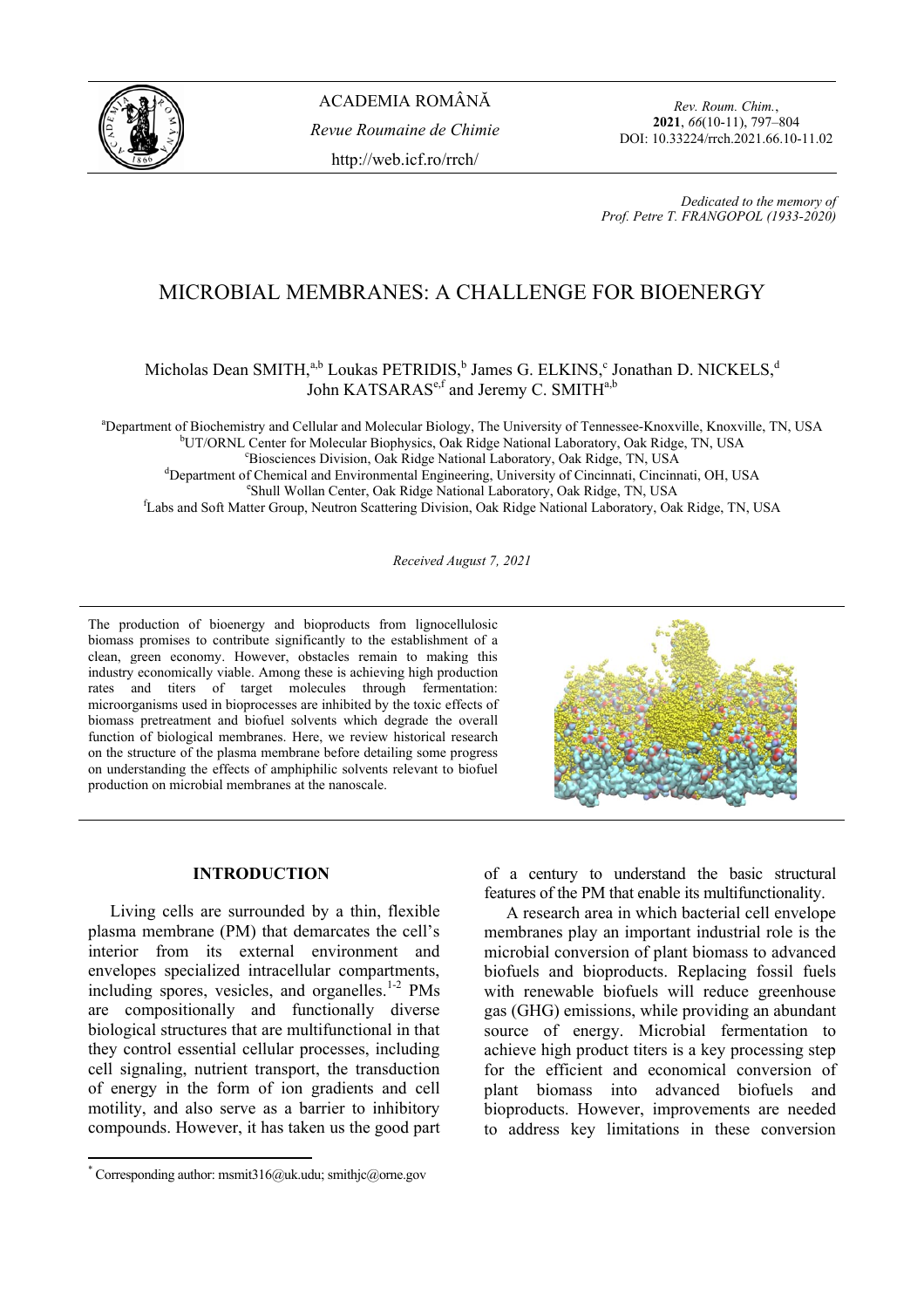processes. A significant cost barrier to the production of advanced biofuels beyond ethanol (*e.g*., n-butanol or isobutanol) arises from a physicochemical effect involving organic solvents: *i.e*., no microbe has yet been found to produce more than 30 g/L of n-butanol or isobutanol in batch fermentations.<sup>3</sup> As a result of these limited titers, biofuel production via fermentation is currently not cost effective.<sup>4</sup>



Fig. 1 – Computer rendering of disrupted B. subtilis membrane under 1-butanol stress. 1-butanol shown in yellow, teal represents hydrocarbon tails, red and magenta represent headgroups. The model was extracted from a short (30ns) isobaric-isothermal relaxation molecular dynamics simulation of two B. subtilis membrane slabs in an aqueous medium containing 34% (by weight) 1-butanol.

A primary target of microbial solvent toxicity is the cellular membrane, which provides the critical barrier between a microbe and its milieu. Amphiphilic solvents disrupt the molecular packing and organization of lipid membranes (Figure 1), causing altered fluidity and reduced structural integrity.5-6 Microbes respond to the presence of added or produced solvents by changing the composition of their membranes.<sup> $7-8$ </sup> Eventually, however, a threshold solvent concentration is exceeded, causing membrane rupture and cell death. Moreover, the production of next-generation "advanced" biofuels (*e.g*., n-butanol and isobutanol) is especially problematic, as they are more toxic than ethanol.

Deriving a predictive understanding of the effects of increased concentrations of solvent molecules on microbial membranes will elucidate the mechanisms that enable microorganisms to adapt to and survive high-solvent conditions, and eventually permit the determination of an optimal membrane composition for any given bioproduct. Based on this knowledge, microbes may then be engineered to favor robust membrane lipid compositions.

## **Plasma Membranes and Techniques for Studying Them**

We will briefly summarize the historical evolution of PM structure and then discuss some specifics with regards to bioenergy production. Inklings of the existence of the PM started just over a century ago when Charles Ernest Overton, who in 1899 proposed a membrane model known today – not surprisingly – as the "Overton Biomembrane Model".<sup>9</sup> From his studies, he surmised that the cell boundary was composed of cholesterol, cholesterol esters, and possibly fatty acids and lipids, such as lecithin. Around the same time, Agnes Pockels studied the influence of impurities on the surface tension of fluids and devised an apparatus of her own invention, $10$  now commonly known as the Langmuir trough – named after Irving Langmuir – to measure the surface tension of water. Using this new piece of equipment, Gortner and Grendel got interested in determining the amount of lipid in red blood cell (RBC) membranes – RBCs are ideal candidates as they possess no membranes other than the PM.<sup>11</sup> By calculating the surface area of an RBC and determining the area on a Langmuir trough occupied by a monolayer of lipids extracted from RBCs, Gortner and Grendel determined that the amount of lipids extracted from the RBCs was twice their surface area, implying that the PM consisted of a double layer of lipids surrounding each RBC – it should be noted that they came to the correct conclusion even though they did not extract all the lipids from the RBCs and they underestimated the total surface area of an RBC, two errors that canceled each other out.

In 1935, Hugh Davson and James Danielli proposed a membrane model composed of a lipoid proposed a memorial messels. which in turn were coated by globular proteins.<sup>1</sup> This arrangement of the PM came to be known as the Davson-Danielli model and was later modified by Robertson by removing the Davson-Danielli model lipoid core  $-i.e.,$  a lipid bilayer was coated by protein.<sup>13</sup> The notion of membrane associated proteins was novel and was used to explain Danielli's surface tension studies of membranes. In the early 1960s, Mueller and Rudin showed that reconstituted membranes were self-healing, exhibited electrical resistance, $14$  and were fluid in the two-dimensional plane of the membrane – later fluidity was also verified by Frye and Edidin in 1970 using fluorescent tags.<sup>15</sup> Membrane data accumulated over three quarters of a century was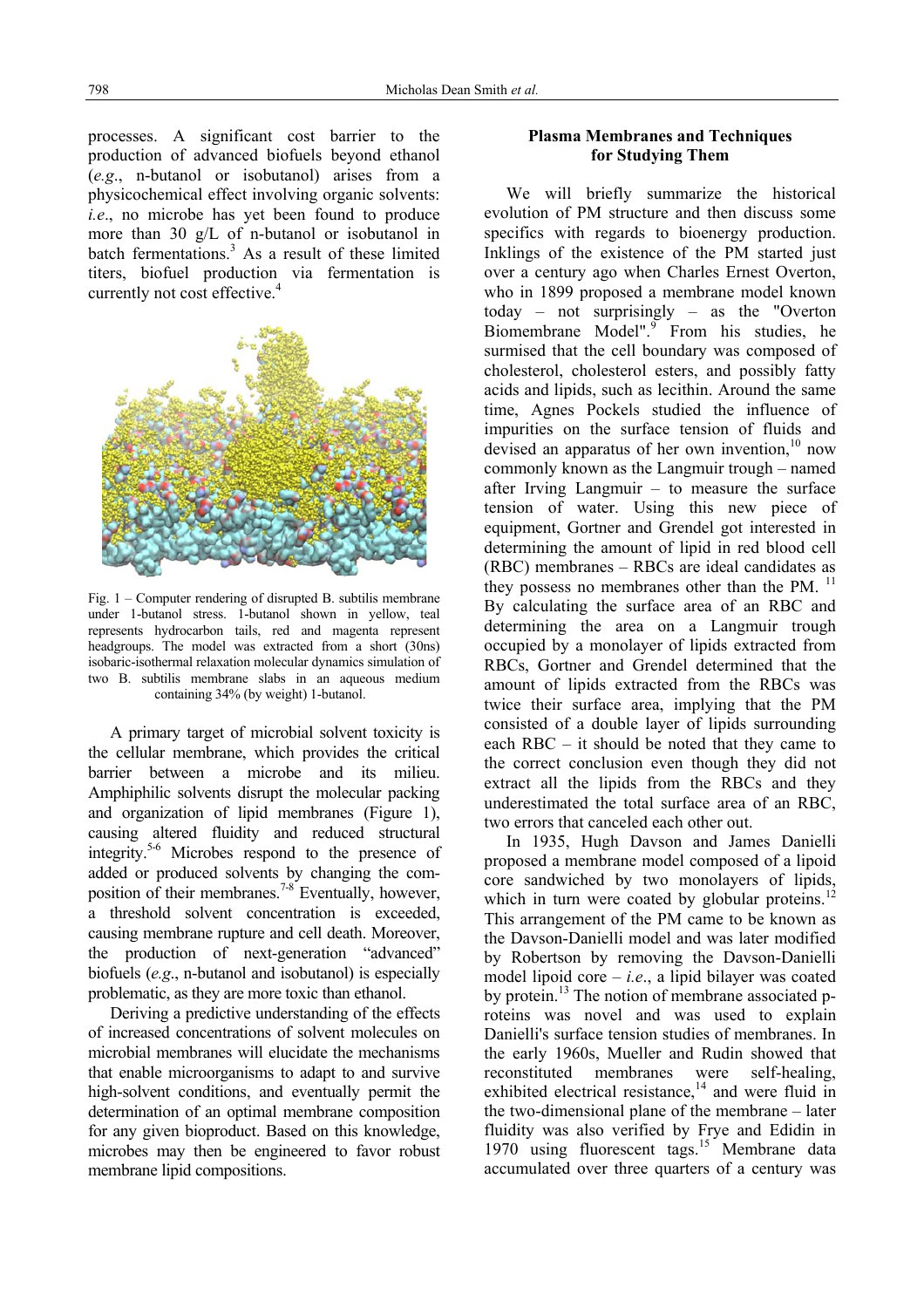eventually assimilated into the so-called fluid mosaic model proposed in 1972 by Singer and Nicolson, where free floating proteins now penetrated the liquid-like lipid bilayer and where lateral heterogeneity was implied<sup>16</sup> – a notion going back to Nathansohn who described the cell surface as resembling a structural mosaic. $17$ 

Prior to *ca*. 1997, membrane-associated proteins were understood to carry out diverse functions, yet the thousands of lipid species in which the proteins resided in or associated with were thought to only play a passive role. However, the so-called lipid raft hypothesis instilled in lipids a regulatory role, whereby they were able to mediate protein diffusion and clustering, thus enabling proteins to perform their preordained roles.<sup>18</sup> To do so, the lipids phase separate into co-existing liquid-disordered and liquidordered phases. Membrane proteins then associate with one of the two phases to optimize proteinprotein interactions that lead to function. In eukaryotic organisms, lipid rafts are thought to play a role in several membrane associated functions, including endocytosis, signal transduction, and membrane trafficking.<sup>19</sup>

The notion that lipids can self-organize into discrete domains with different structural and dynamical properties is central to the membrane raft hypothesis, which postulates the existence of domains enriched in certain types of lipids and cholesterol. While lipid rafts can be studied in precisely controlled model systems, such as synthetic vesicles, until recently, their existence in the PM of living cells was surmised. Nevertheless, the consensus was that the formation of functional lipid domains in cells occurs at the nanoscale, in both temporal and spatial dimensions, making such small and ephemeral structures difficult to observe using traditional imaging techniques.<sup>20</sup> The size, lifetime, and connectivity of lipid domains are all critical parameters that help define the scope of raft functionality, yet these parameters and how they may be controlled by a cell, are poorly understood.

## **Modern techniques for membrane characterization**

Discovered in 1932, neutrons are nondestructive probes that can interrogate lengthscales from angstroms to hundreds of nanometers, and timescales from pico- to nanoseconds. Also, and in contrast to photons and electrons, neutrons can easily distinguish between hydrogen's two stable isotopes, namely protium (H) and deuterium  $(D)$ .<sup>21</sup> This is ideal for hydrogen rich molecules such as the lipids comprising the PM. This unique ability of neutrons enables a powerful technique, known as neutron contrast variation, that is widely used to study biological and biologically relevant membranes – it should be noted that although the different classes of biomolecules (*e.g.,* lipids, proteins, nucleic acids, etc.) have different neutron scattering length densities, there is essentially no contrast between members of the same class *i.e.*, it is impossible to distinguish, for example, between two lipid species. However, by substituting D for H, either in the solvent or in chemical moieties of the biomolecule, contrast variation can be used to highlight or mask specific biomolecules or parts of a membrane, without altering their chemistries.

The study of lateral phase separated membranes in connection to biology has received considerable attention. Although micrometer-sized lipid domains are routinely observed, those much smaller than 100 nm are only "visible" by techniques such as, small-angle neutron scattering (SANS), a probe free technique, that has been used to measure the size of nanoscopic lipid domains in unilamellar vesicles (ULVs) with unprecedented accuracy. Although SANS was previously used to detect lipid domains in binary lipid systems, it has only been recently applied to ternary lipid/sterol mixtures. Pencer  $et al.<sup>22</sup>$  for example, used phase separated ULVs to detect lipid domains smaller than 10 nm in radius in vesicles  $\sim 60$  nm in diameter. More recently, Heberle *et al*. 23 carried out SANS experiments on a four-component model system mimicking the mammalian PM outer leaflet and found a direct correlation between domain size and the thickness of the coexisting liquidordered and liquid-disordered bilayers, implying that line tension plays a central role in controlling domain size.

Significant information on detailed membrane structure has also been provided by molecular dynamics (MD) simulation, which integrates Newton's equation of motion to calculate the movements of each atom in a molecular system. MD has elucidated many aspects regarding the structure and dynamics of biomolecular systems, and this is arguably especially true for biomembranes, which are intrinsically heterogeneous and disordered supramolecular systems.24-30

In one example, MD simulations of cholesterol, ergosterol and lanosterol in a DPPC membrane shed light on the way these sterols modulate the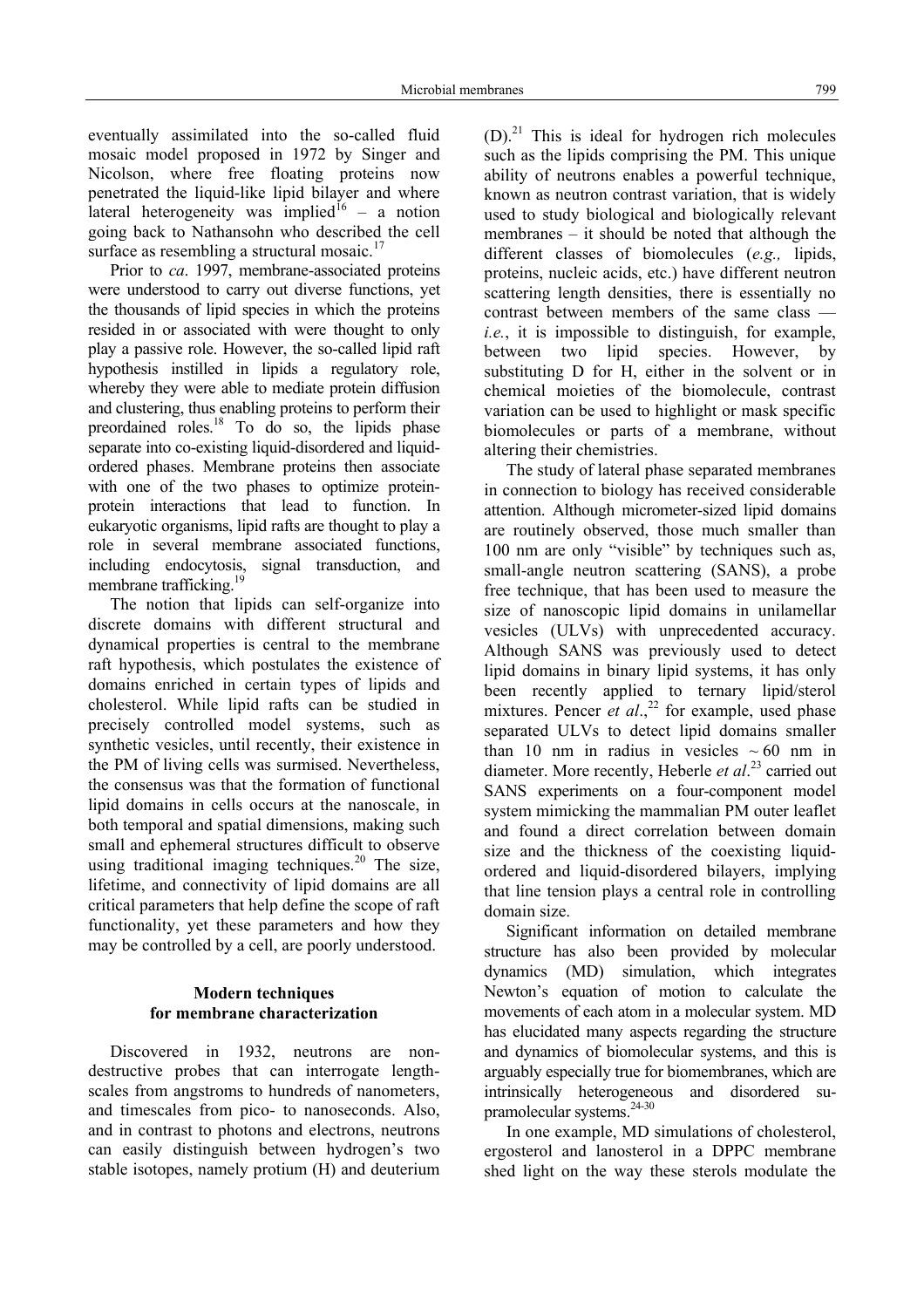physical properties of membranes. $^{31}$  All three sterols order the DPPC acyl tails and condense the membrane relative to the DPPC liquid phase membrane, but they do so to significantly different degrees. For example, the smooth face of ergosterol, together with tail unsaturation, not only allows it to interact more closely with the lipids, but also enables closer packing of the lipids with each other, reducing their area per lipid. Moreover, ergosterol induces a higher proportion of *trans* lipid conformers that result in a thicker membrane with higher lipid order parameters. Compared to other sterols, ergosterol resides closer to the bilayer/water interface. In contrast, the relatively rough face of lanosterol leads to less interaction of the steroid ring system with lipid acyl chains, resulting in less well-packed lipid acyl chains. Cholesterol is intermediate between ergosterol and lanosterol. These findings may explain why ergosterol is the most efficient of the three sterols at promoting the liquid-ordered phase and lipid domain formation and may also partly explain why cholesterol is evolutionarily preferred over lanosterol in higher-vertebrate PMs.

In addition to determining the static structures of biomembranes, techniques, such as neutron spin echo (NSE) can be used to accurately determine their mechanical properties. For example, using the same four-component model system studied by Heberle *et al.* Nickels *et al*. 32,33 combined NSE with an alternate contrast variation scheme and allatom MD simulations to determine the bending moduli of the liquid-ordered and liquid-disordered phases populating ULVs. They concluded that besides line tension, differences in bending moduli of the two phases need to be considered when explaining the formation of lipid domains, both in model and fully functional biological membranes. In this way, Nickels *et al*. 33 showed that the local physical properties of phase separated lipid bilayers vary with the local composition. It is then logical to assume that bilayer properties such as bending modulus, compressive modulus, viscosity, or lipid lateral diffusion coefficient will also vary as the local composition and domain size change in response to environmental stimuli.<sup>34</sup> This effect is proposed as a potential buffering effect on bilayer physical properties, with the altered local compositions (transfer of high melting lipids from the ordered to the disordered phase) compensating for disordering effects, such as increased temperature or the presence of co-solvents.

## **Microbial membranes**

Although there are now many studies detailing the physicochemical properties of nanoscopic lipid domains in model membranes, until very recently they eluded observation *in vivo*. To a great extent, that was due to the inherent complexity of living cells and the fact that high-resolution techniques rely on extrinsic labels to differentiate between groups of biomolecules. Regarding cellular membranes, their structure has been studied by various techniques, but importantly, by different fluorescence microscopy approaches that have provided details of lateral structure as well as, important information on diffusion and other dynamical processes. However, the success of neutron scattering in the study of nanoscopic lipid domains in model membranes opened the possibility of detecting lipid domains in the PM of a fully functional, living organism. In 2017, Nickels *et al.*,<sup>35</sup> published the first observation of nanoscopic lipid domains in the PM of the Grampositive bacterium *Bacillus subtilis*, using a combined chemical–biological approach to control neutron contrast. The choice of *B. subtilis* was based on the following: (*i*) it was extensively studied with a well-characterized lipid metabolism; (*ii*) unlike eukaryotic cells, prokaryotes grow well in deuterated media; and importantly, (*iii*) it has a single membrane whose lipids are constituted by only 7 fatty acids<sup>36</sup> that can also be synthesized in their deuterated forms, thus allowing for the fine tuning of neutron contrast. By exploiting these features, Nickels *et al*. were able to obtain SANS data that reported on the following: (i) the hydrophobic thickness of *B. subtilis'* PM is 24.3±  $0.9 \text{ Å}$ ; and *(ii)* that nanoscopic lipid domains populating *its* PM are < 40 nm in size, proving not only the existence of lipid domains in the PMs of living systems, but also in the PMs of prokaryotic cells – it was previously thought that lipid domains were unique to eukaryotic cells.

While the largest body of information involving lipid-rafts is associated with eukaryotic systems, more recent studies have revealed that parallel membrane-associated process also occur in bacteria.37 Lopez *et al*., demonstrated that the *B. subtilis*, possesses homologs of flotillin proteins that are functionally similar to those found in eukaryotes.38 Furthermore, they showed that the flotillin proteins were enriched in detergentresistant membrane fractions, which were isolated using methods for detecting raft-associated proteins in eukaryotic cells. The flotillins were also found to co-locate with the histidine kinase, KinC, which is involved in the regulation of biofilm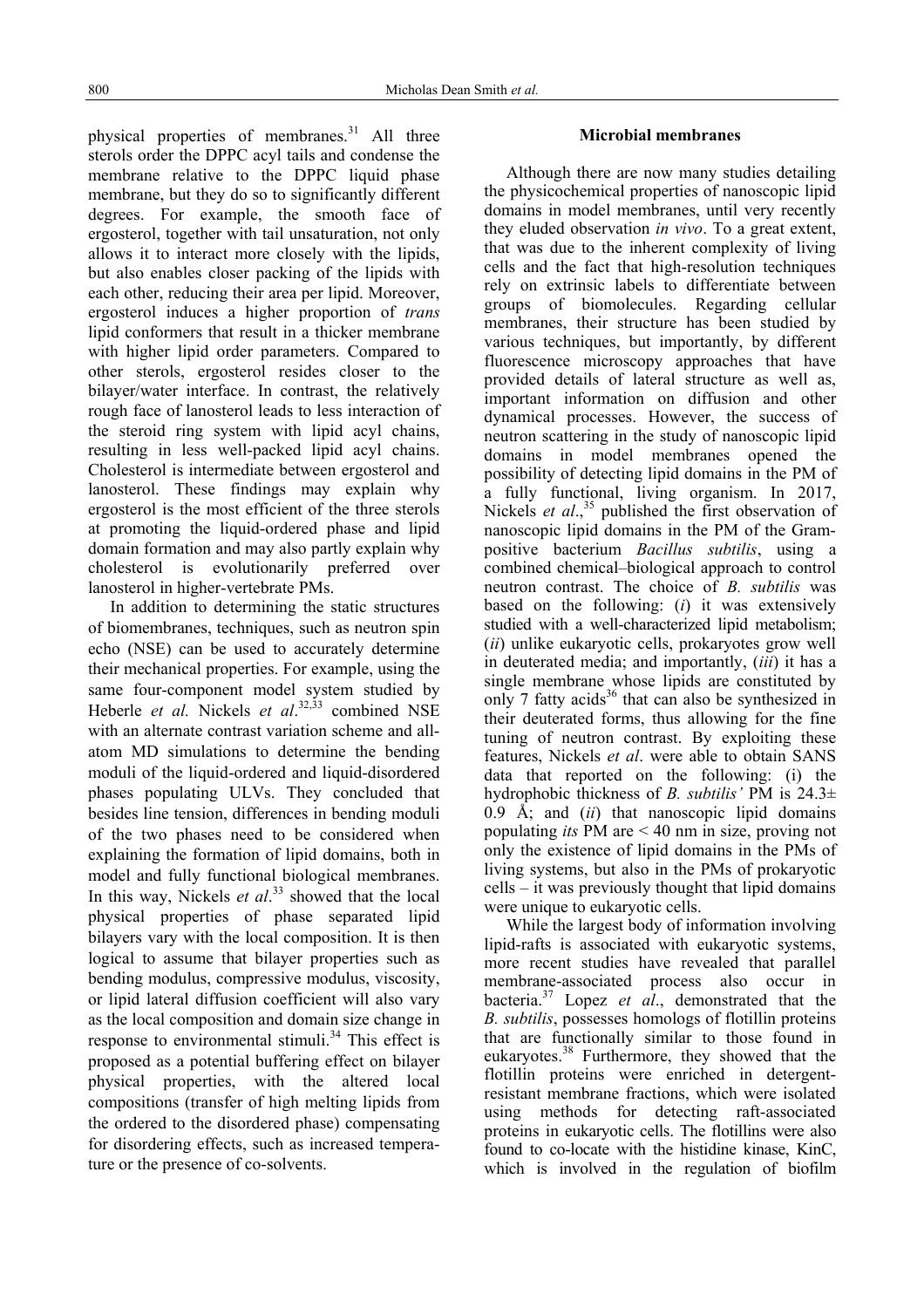synthesis in *B. subtilis*; optimal function of KinC activity was shown to be dependent on raft formation. Subsequent efforts have shown that flotillin-like homologs are widespread in bacteria and have great importance in the context of antibiotic resistance mechanisms associated with the stability of microbial membrane domains (MMDs).<sup>39</sup> Indeed, the field of lateral membrane organization within the highly diverse microbial world is just emerging.

As noted microbial systems have recently been developed to examine both the transverse and lateral structure of biological membranes directly in living bacteria. Nickels *et al*. employed *B. subtilis* as a model Gram-positive organism to create a novel platform where specific isotopic labels could be introduced within the acyl-bilayer of the PM, enabling differential H/D contrast between the hydrophobic center of the membrane and the remaining cellular components, including nucleic acids, proteins, metabolites, and structural carbohydrates. $35$  This was achieved by using a background strain devoid of 3-hydroxyacyl-CoA dehydrogenase (FadN), which plays an essential role in the  $\beta$ -oxidation of fatty acids.<sup>40,41</sup> Doing so, prevents the degradation of exogenous fatty acids that are added to the culture medium. The next step involved blocking de-novo fatty acid biosynthesis. Since the type-II fatty acid synthase gene, *fabF*, is essential and cannot be deleted, the fungal-derived small molecular inhibitor, cerulenin, was added to irreversibly block activity and prevent the strain from synthesizing fatty acids. This results in a fatty acid obligate organism which can be propagated via the introduction of the desired exogenous fatty acid. Cultures growing in a minimal glucose medium could synthesize membranes from fatty acids that were supplied exogenously on a carrier protein matrix (bovine serum albumin). This fatty acid feeding strategy was exploited to introduce a defined mixture of fatty acids composed only of anteiso-pentadecanoic acid (*a*15:0) and normalhexadecanoic acid (*n*16:0), which was sufficient to rescue growth under the imposed conditions. When cells were grown in a minimal medium prepared with 90%  $(v/v)$  as the solvent, 85% of the skeletal (covalent) protium in the cell was replaced with deuterium. When these cells were immersed in a resuspension buffer composed of  $85\%$  D<sub>2</sub>O, the cells were essentially "invisible" to neutrons with no detectible difference in scattering spectra relative to the controls (buffer blank). When a culture is adapted to take up protiated fatty acids and synthesize membranes, while growing in a high  $D_2O$  background, the H-rich fatty acids impart

strong neutron contrast within the acyl region of the membrane against the remaining cellular components and solvent. This technique enables SANS methods to be effectively employed to determine accurate structural measurements of the membrane in viable cells placed directly under the beam allowing Nickels *et al*. 35 to determine the hydrophobic thickness of *B. subtilis'* PM and show that it was populated by lipid nanodomains.

MD simulations (Fig. 1) are tremendously useful in contextualizing the complexity of microbial membranes. $42,43$  Atomistic models of the *B. subtilis* lipid bilayer have been developed<sup>44</sup> along with a range of other organisms. $42,45-47$ Introducing this level of compositional complexity is useful in mimicking biology and leads to studies of compositional effects, such as what is the impact of unusual branched chain fatty acids in *B. subtilis* on bilayer structure and fluidity<sup>48</sup> or the physical effects like solvent tolerance in *Saccharomyces cerevisiae* model membranes<sup>46</sup>. Model microbial membrane simulations have been used in efforts designed to target improvements in solvent tolerance and production of biorenewable materials.<sup>49</sup>

Another experimental technique that can characterize the dynamic properties of lipid membrane components, including lipid/water/solvent interactions, is solid state nuclear magnetic resonance  $(ssNMR)$ .<sup>50</sup> Line widths and intensities in <sup>1</sup>H spectra provide valuable information about molecular dynamics, while chemical shifts in  ${}^{13}C$  spectra contain structural information. Moreover, the association of solvent molecules with lipid membrane bilayers and their localization in membrane bilayers can be investigated using Nuclear Overhauser Effect Spectroscopy (NOESY) NMR experiments.

#### **Membranes and Bioenergy**

The development of bio-enabled conversion processes whereby, second-generation biomass feedstocks (*i.e*., lignocellulosics) are transformed into high-value biofuels provides a potential pathway towards a low-net carbon future.<sup>51</sup> One could envision an ideal conversion process as a 'one-pot' batch process in which the polymeric matrix of lignin, hemicellulose, and cellulose is simultaneously fractionated, saccharified, and fermented/converted into a practical, easily separated mixture of fuels and high-value chemical precursors. Moreover, while substantial progress has been made in optimizing each process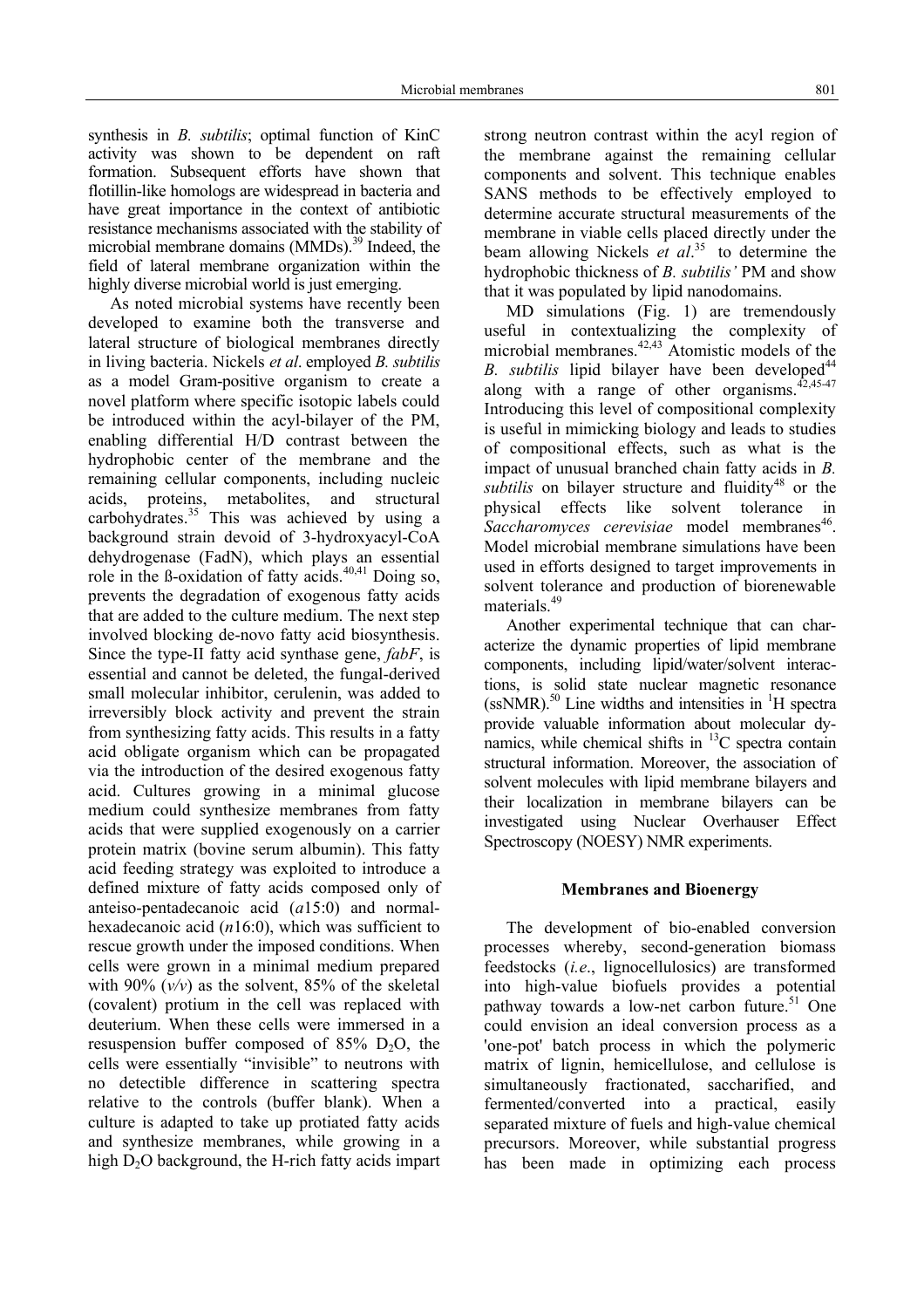(fractionation, saccharification, and fermentation), the 'one-pot' system remains elusive. $52-59$ 

To highlight the challenges that remain, it is helpful to consider the somewhat idealized case of simultaneous saccharification and fermentation (SSF) when converting biomass using the most industrially relevant organism namely, *S. cerevisiae.*60 Despite its ubiquity in industry and its high tolerance to stresses such as, pH, efficient SSF is challenging to achieve due to a mismatch in optimal conditions for both processes.<sup>61</sup> A careful examination of the differences in the optimal conditions suggests that, while temperatures near 50°C are necessary for saccharification, these same temperatures result in increased membrane fluidization, disrupting important microbial processes. $60$  Worse still, is that due to changes to membrane fluidity, other stresses may be compounded with fermentation product-related stresses (*i.e*., the presence of ethanol), further weakening the membrane and killing the fermentation organism.<sup>62,63</sup> It should be noted, however, that while these stresses are a challenge, substantial efforts using non-standard microbes (such as *C. thermocellum)* to withstand these conditions have been quite successful, $64$  with some microbes able to sustain ethanol titers as high as  $71g/L^{65}$  – highest titers reported for 'advanced' biofuels, such as butanol production, are considerably lower at less than  $30 \text{ g/L}^3$ . While SSF has its own set of challenges, it is helpful to remember that it is not the complete, idealized, one-pot biomass-to-bioproduct conversion pipeline. In addition, it is important to recall that pretreatment stresses, such as organic solvents and biomass degradation products, are also present and impact fermentation efficiency.

Recent work considered the question of solvent stresses and found that, similar to thermal stresses found in SSF, membranes can be fluidized via disruption of membrane-water interfaces induced by organic-solvent induced disruption of lipid-lipid interactions.<sup>66</sup> These results suggest that careful membrane engineering that counters organic solvent inclusion may be a pathway toward overcoming solvent stresses; however, further work is needed to support this hypothesis. The fundamental processes of membrane solvation by organic solvents have been investigated by a combined MD and SANS/SAXS approach.<sup>66</sup> MD and SANS are highly complementary because they overlap in the length-scales they probe and the fact that one can calculate neutron scattering observables from simulations.<sup>67</sup> Importantly, MD simulations provide complementary physical models of membrane systems that rationalize physical properties and enable interpretation of the neutron scattering profiles.

SANS experiments were performed examining the effects of two solvents, n-butanol, and tetrahydrofuran (THF) on the structure of model lipid bilayers. These solvent stressors were chosen because THF is an effective biomass pretreatment<br>solvent,<sup>68,69</sup> while butanol is a microbial while butanol is a microbial fermentation product. The model microbial membrane was composed of 1-palmitoyl-2-oleoylsn-glycero-3-phosphoethanolamine (POPE) and 1 palmitoyl-2-oleoyl-sn-glycero-3-phospho-1′-racglycerol (POPG), at a 70/30 POPE/POPG ratio. SANS was used to study POPE/POPG large unilamellar vesicles (LUVs) at different solvent concentrations. It was reported that both n-butanol and THF thin the membrane, but that n-butanol has a larger membrane thinning effect than THF.

To complement the SANS data, all-atom MD simulations were performed on a bilayer—the lipid composition of which matched the abovementioned SANS experiments—in aqueous environments containing different amounts of nbutanol or THF. With increasing organic solvent, the membrane thickness again decreases (*i.e.*, the leaflet-leaflet head-group distances decrease), in agreement with SANS results. The ordering of lipid molecules was also found to change upon exposure to the solvents, with n-butanol having the most pronounced effect. The solvents, especially nbutanol, also induced a clear change in membrane fluidity, as implied by an increase in the apparent head-group diffusion constant and a decrease in bending moduli. Calculations of lipid-lipid hydrogen bonding (HB) indicated that both THF and butanol reduce the lipid-lipid HB.

While the SANS data indicated that the solvents partition into the membrane, it was not possible to determine whether the solvent preferentially localizes within the membrane. However, MD calculations of the average transverse distributions of the organic solvent components – relative to the membrane center – clearly showed that both THF and n-butanol were incorporated into the membrane. Further, the incorporation of n-butanol was slightly more favorable than that of THF. Interestingly, however, THF accumulates near the lipid tails, while n-butanol is localized near the interface between the lipid heads and tails. This preferential solvation has previously been observed in the pretreatment of plant polymers for biofuel production.68, 70-72

The fact that solvent localization is different between THF and n-butanol, suggests different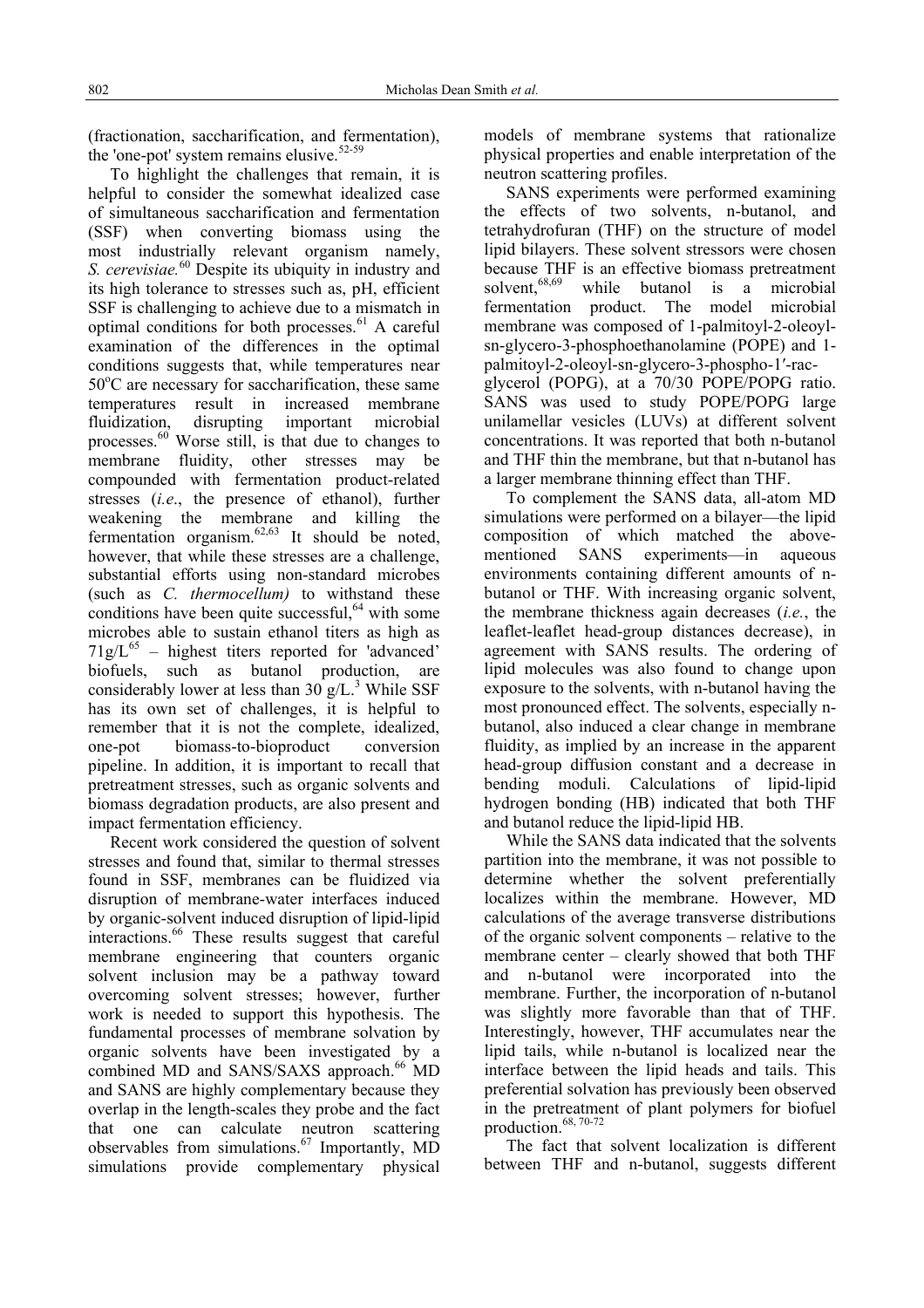modes of interactions between the two solvents molecules and the lipids. For example, solvents such as butanol that can form hydrogen bonds with the lipids may thin membranes more than molecules such as THF, which do not contain highly polar chemical moieties.

#### **CONCLUSION**

P. T. Frangopol was a pioneer in the studies of membrane perturbation by external molecules: specifically, anesthetics such as procaine and lidocaine<sup>73</sup>. In a similar manner, chemicals involved in biofuel generation from lignocellulosic biomass can perturb microbial membranes, and this plays into the economics of green biofuel and bioproduct generation. Here, we have summarized the basic history of the plasma membrane and then gone on to review some modern techniques for characterizing membrane structure and dynamics. Neutron scattering, by virtue of the time and length scales accessible and the possibility of specific labeling, offers opportunities to study heterogeneous membrane structures. Computational science, when combined with membrane experiments, such as SANS, can reveal the structural, mechanical, and dynamic properties of biological membranes in exquisite detail. The fundamental understanding obtained from the above studies suggests a rational way to optimize microorganisms for biofuel production. Indeed, targeted engineering of the lipid head–fatty acid tail interface may enhance microbial resistance to fermentation and bioprocessing stresses since the disruption of this interface is solvent dependent. Such insights will further enable physicochemical bioenergy research.

*Acknowledgements*. JCS fondly remembers the amazing hospitality shown to him and his then wife by Prof. Petre T. Frangopol in the immediate years following the Roumanian revolution, and, in particular a stunning multi-day tour of the Moldovian monasteries. This research was supported by the Genomic Science Program, Office of Biological and Environmental Research, U. S. Department of Energy (DOE), under Contract FWP ERKP752. JK acknowledges the support received through the Scientific User Facilities Division of the Department of Energy (DOE) Office of Science, sponsored by the Basic Energy Science (BES) Program, DOE Office of Science, under Contract No. DEAC05-00OR22725.

This manuscript has been authored by UT-Battelle, LLC under Contract No. DE-AC05-00OR22725 with the U.S. Department of Energy. The United States Government retains and the publisher, by accepting the article for publication, acknowledges that the United States Government retains a non-exclusive, paid-up, irrevocable, world-wide license to publish or reproduce the published form of this manuscript, or allow others to do so, for United States Government purposes. The Department of Energy will provide public access to these

results of federally sponsored research in accordance with the DOE Public Access Plan (http://energy.gov/downloads/doepublic-access-plan).

#### **REFERENCES**

- 1. N. Ridgway and R. McLeod, "Biochemistry of lipids, lipoproteins and membranes", Elsevier: 2008.
- 2. W. Dowhan, M. Bogdanov and E. Mileykovskaya, "Functional Roles of Lipids in Membranes", in "Biochemistry of Lipids, Lipoproteins and Membranes", Chapter 1, 6th Edition, N. D. Ridgway and R. S. McLeod (Eds.) Elsevier: Boston, 2016, p. 1-40.
- 3. J. A. Cray, A. Stevenson, P. Ball, S. B. Bankar, E. C. Eleutherio, T. C. Ezeji, R. S. Singhal, J. M. Thevelein, D. J. Timson and J. E. Hallsworth, *Curr. Opin. Biotechnol.*, **2015,** *33*, 228-259.
- 4. T. Ezeji, C. Milne, N. D. Price and H. P. Blaschek, *Appl. Microbiol. Biotech.*, **2010,** *85*, 1697-1712.
- 5. S. Huffer, M. E. Clark, J. C. Ning, H. W. Blanch and D. S. Clark, *Appl. Environ. Microbiol.*, **2011,** *77*, 6400-8.
- 6. N. R. Sandoval and E. T. Papoutsakis, *Curr. Opin. Microbiol.*, **2016,** *33*, 56-66.
- 7. D. Stanley, A. Bandara, S. Fraser, P. Chambers and G. A. J. Stanley, *JOAM*, **2010,** *109*, 13-24.
- 8. J. L. Ramos, E. Duque, M. T. Gallegos, P. Godoy, M. I. Ramos-Gonzalez, A. Rojas, W. Terán and A. Segura, *JARIM*, **2002,** *56*, 743-768.
- 9. D. J. Benos, D. W. Deamer, A. Kleinzeller and D. M. Fambrough, "Membrane permeability: 100 years since Ernest Overton", Academic Press, 1999.
- 10. M. E. Derrick, *J. Chem. Educ.* **1982,** *59*, 1030.
- 11. Y. Yawata, "Cell membrane: the red blood cell as a model", John Wiley & Sons, 2006.
- 12. J. F. Danielli and H. Davson, *J. Cell. Comparative Physiol.*, **1935,** *5*, 495-508.
- 13. J. D. Robertson, *Cell. Membranes in Development* **1964,** *22*, 1-81.
- 14. P. Mueller, D. O. Rudin, H. T. Tien and W. C. Wescott, *Nature*, **1962,** *194*, 979-980.
- 15. L. D. Frye and M. Edidin, *J. Cell Sci.,* **1970,** *7*, 319-335.
- 16. S. J. Singer and G. L. Nicolson, *Science*, **1972,** *175*, 720- 731.
- 17. A. Nathansohn, "Ueber die Regulation der Aufnahme anorganischer Salze durch die Knollen von Dahlia", 1903.
- 18. A. Rietveld and K. Simons, *Biochim. Biophys. Acta (BBA) - Reviews on Biomembranes*, **1998,** *1376*, 467-479.
- 19. K. Simons and R. Ehehalt, *JTJOCI*, **2002,** *110*, 597-603.
- 20. A. K. Neumann, M. S. Itano and K. Jacobson, K., *F1000 Biol. Rep.*, **2010,** *2*, 31.
- 21. J. J. Kinnun, H. L. Scott, R. Ashkar and J. Katsaras, *Frontiers in Chemistry*, **2021,** *9*, 203.
- 22. J. Pencer, T. Mills, V. Anghel, S. Krueger, R. M. Epand and J. Katsaras, *JTEPJE*, **2005,** *18*, 447-458.
- 23. F. A. Heberle, R. S. Petruzielo, J. Pan, P. Drazba, N. Kučerka, R. F. Standaert, G. W. Feigenson and J. Katsaras, *J. Am. Chem. Soc.,* **2013,** *135*, 6853-6859.
- 24. J. D. Nickels, J. C. Smith and X. Cheng, *Chem. Phys. Lipids*, **2015,** *192*, 87-99.
- 25. D. Sengupta, L. Meinhold, D. Langosch, G. M. Ullmann and J. C. Smith, *PROTEINS: Structure, Function, and Bioinformatics*, **2005,** *58*, 913-922.
- 26. D. Sengupta, J. C. Smith and G. M. Ullmann, *Biochim. Biophys. Acta (BBA)-Biomembranes* **2008,** *1778*, 2234- 2243.